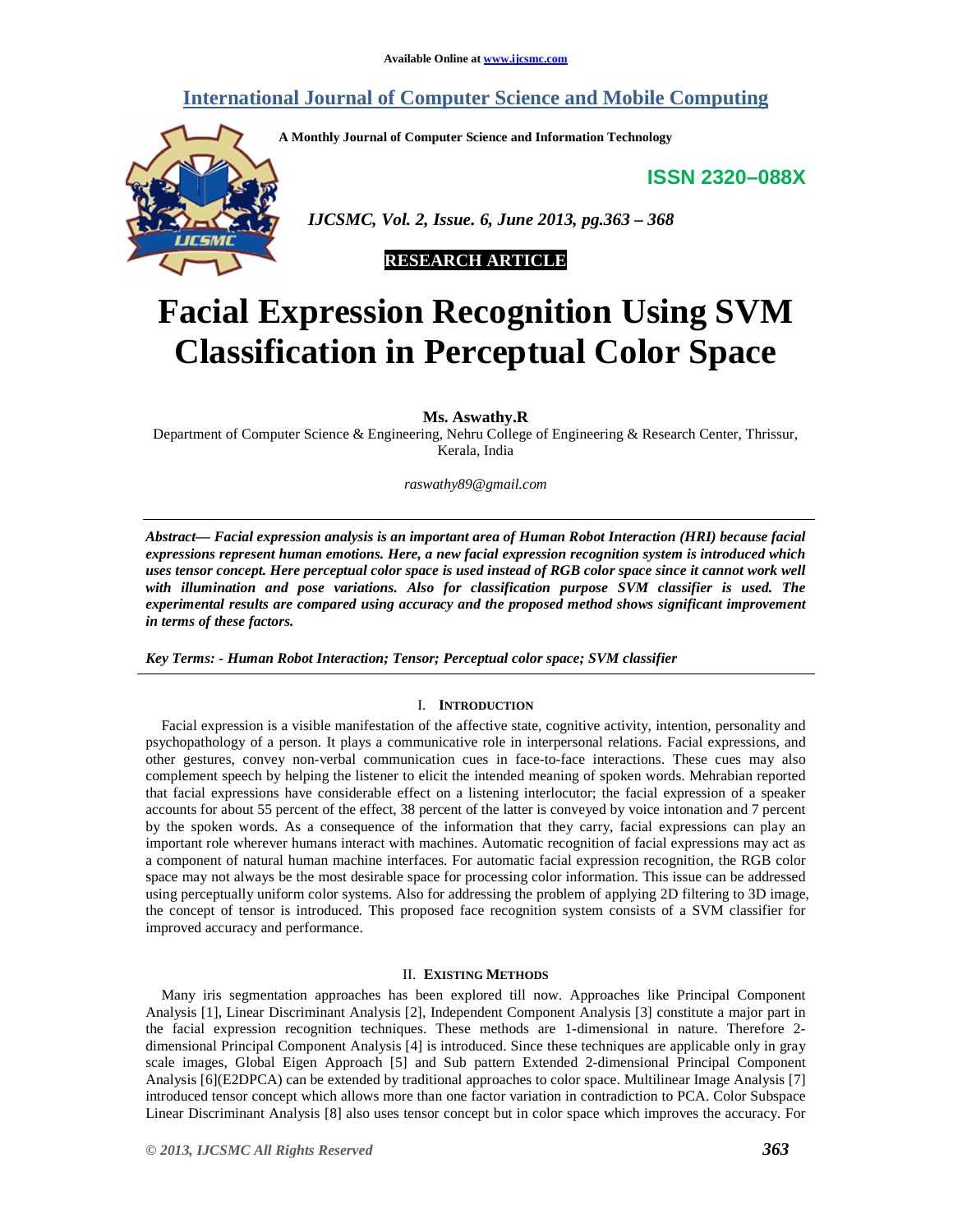achieving greater performance, another technique called Gabor Filer Bank [9] is used which outperforms all the other methods. Local Gabor Binary Pattern [10] has improved recognition rate than the gabor filter bank technique. Many studies have revealed that the overall performance is enhanced by color component embedding. But if RGB color space is used, accuracy depends on the angle and light source which reduces the recognition performance. Therefore RGB color space is not always suitable for color information processing. Perceptually uniform color systems can address this problem. Therefore a novel tensor perceptual framework [11] for facial expression recognition is introduced in this paper for better performance. This is done on perceptual color space and SVM classifier is used for better performance.

### III. **PROPOSED SYSTEM**

In this paper, a tensor perceptual color framework for FER based on information contained in color facial images is introduced. Instead of RGB color space, perceptual color space is used for improving the performance. Further the classification is performed using support vector machine because the Support Vector Machine (SVM) performed better than the other classifiers and resolution of the face did not affect the classification rate with the SVM.



Fig. 1 System Architecture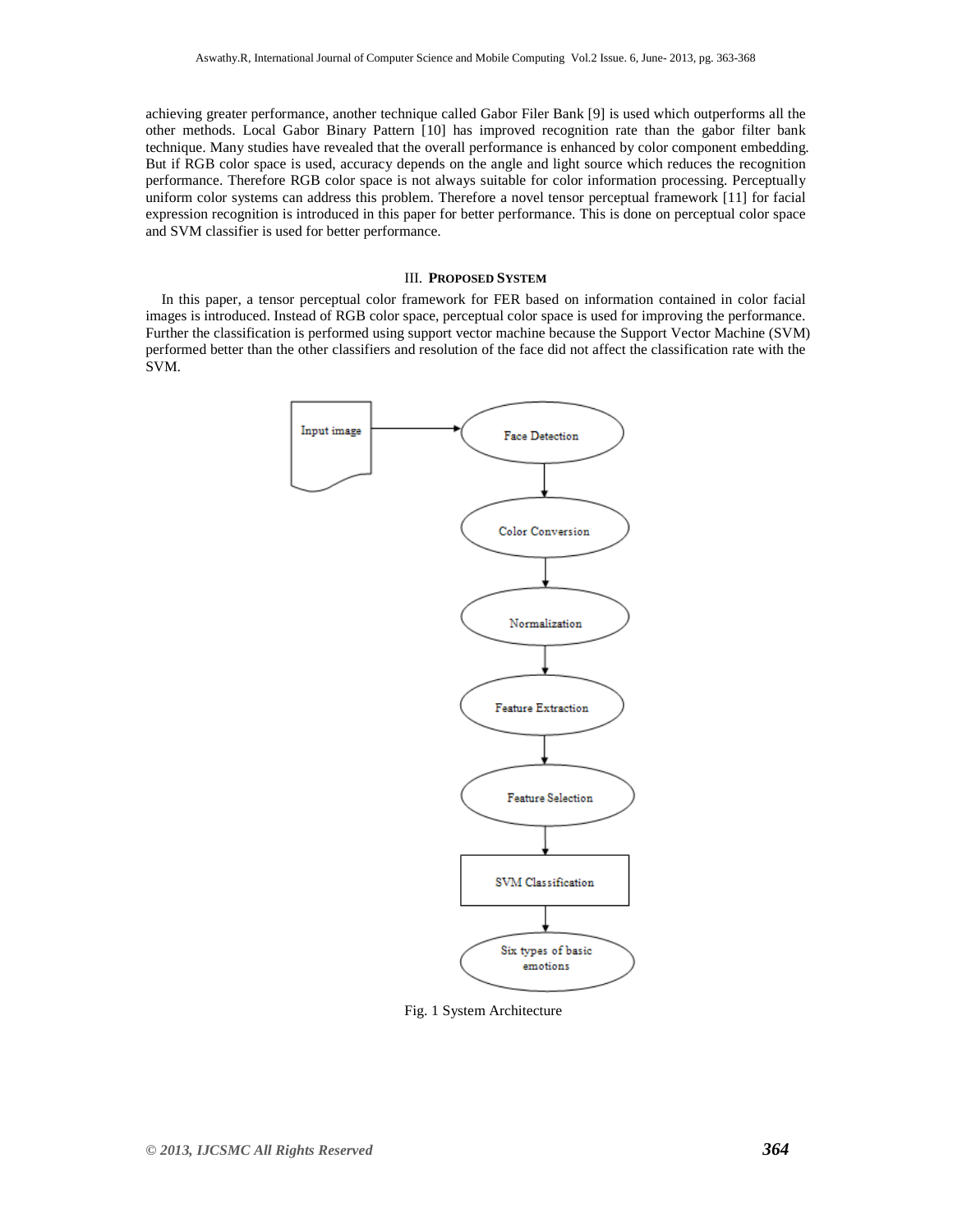#### *A. Face Detection*

The aim of this module is to obtain face images. The face area of an image is detected using the Viola–Jones method based on the Haar-like features and the AdaBoost learning algorithm. The Viola and Jones method is an object detection algorithm providing competitive object detection rates in real-time. It was primarily designed for face detection. The features used by Viola and Jones are derived from pixels selected from rectangular areas imposed over the picture, and exhibit high sensitivity to the vertical and the horizontal lines. After face detection stage, the face images are scaled to the same size (e.g., 64×64 pixels).

#### *B. Color Conversion*

There is several image representation models in the color spaces used for image processing. The RGB color space is commonly used in image processing and pattern recognition systems. This color space can be used to generate other alternative color formats including: YCbCr , CIELab, and CIELuv. Although recent research has shown improved performance by embedding the color components, the effectiveness of color information in the RGB color space in terms of recognition performance depends on the type and angle of light source, often making recognition impossible. Therefore, the RGB color space may not always be the most desirable space for processing color information. This issue can be addressed using perceptually uniform color systems.To convert from RGB to perceptual color spaces (CIELab or CIELuv), the RGB color space is converted to XYZ color space, which is then converted to perceptual color spaces.

#### *C. Normalization*

The purpose of color normalization is to reduce the lighting effect because the normalization process is actually a brightness elimination process. The local normalization technique is performed to reduce the effect of illumination for facial expression images. To see the effect of illumination on images in different color spaces, the illumination pattern is applied to original color facial images. The image under illumination is given by product of normal image and illumination pattern. All the images are normalized using and unfolded in horizontal mode*.* 

#### *D. Feature Extraction*

Various methods of feature extraction have been studied and compared in terms of their performance, including principal component analysis, independent component analysis, linear discriminant analysis (LDA), the Gabor filter bank, etc. However, the Gabor filters have two major limitations, i.e., the maximum bandwidth of Gabor filters is limited to approximately one octave, and the Gabor filters are not optimal to achieve broad spectral information with the maximum spatial localization. Furthermore, the Gabor filters are bandpass filters, which may suffer from loss of the low and the high-frequency information. To achieve the broad spectral information and to overcome the bandwidth limitation of the traditional Gabor filter, Field proposed Log-Gabor filter. The response of the Log-Gabor filter is Gaussian when viewed on a logarithmic frequency scale instead of a linear one. This allows more information to be captured in the high-frequency areas with desirable high pass characteristics. In this contribution, a bank of 24 Log-Gabor filters is employed to extract the facial features.Six scales and four orientations are implemented to extract features from face images. This leads to 24 filter transfer functions representing different scales and orientations. The image filtering is performed in the frequency domain making the process faster compared with the spacial domain convolution. After the 2-D fast Fourier transform (FFT) into the frequency domain, the image arrays, x, are changed into the spectral vectors, X and multiplied by the Log-Gabor transfer functions {H1, H2, . . . , H24}, producing 24 spectral representations for each image[11].The spectra are then transformed back to the spatial domain via the 2-D inverse FFT. This process results in a large number of the feature arrays, which are not suitable to build robust learning models for classification*.* 

#### *E. Feature Selection*

Since the number of features resulted from the previously discussed feature extraction process is fairly large, the feature selection module is required to select the most distinctive features. In other words, the feature selection module helps to improve the performance of learning models by removing most irrelevant and redundant features from the feature space. The optimum features are selected using minimum redundancy maximum relevance algorithm based on mutual information (IM). The mutual information quotient (MIQ) method for feature selection is adopted to select the optimum features[11] . According to MIQ feature selection criteria, if a feature vector has expressions randomly or uniformly distributed in different classes, its MI with these classes is zero. If a feature vector is strongly different from other features for different classes, it will have large MI. The MI between selected feature and intra-class features is maximized whereas the MI between the selected feature and inter-class features is minimized, respectively. These features are used for emotion classification*.*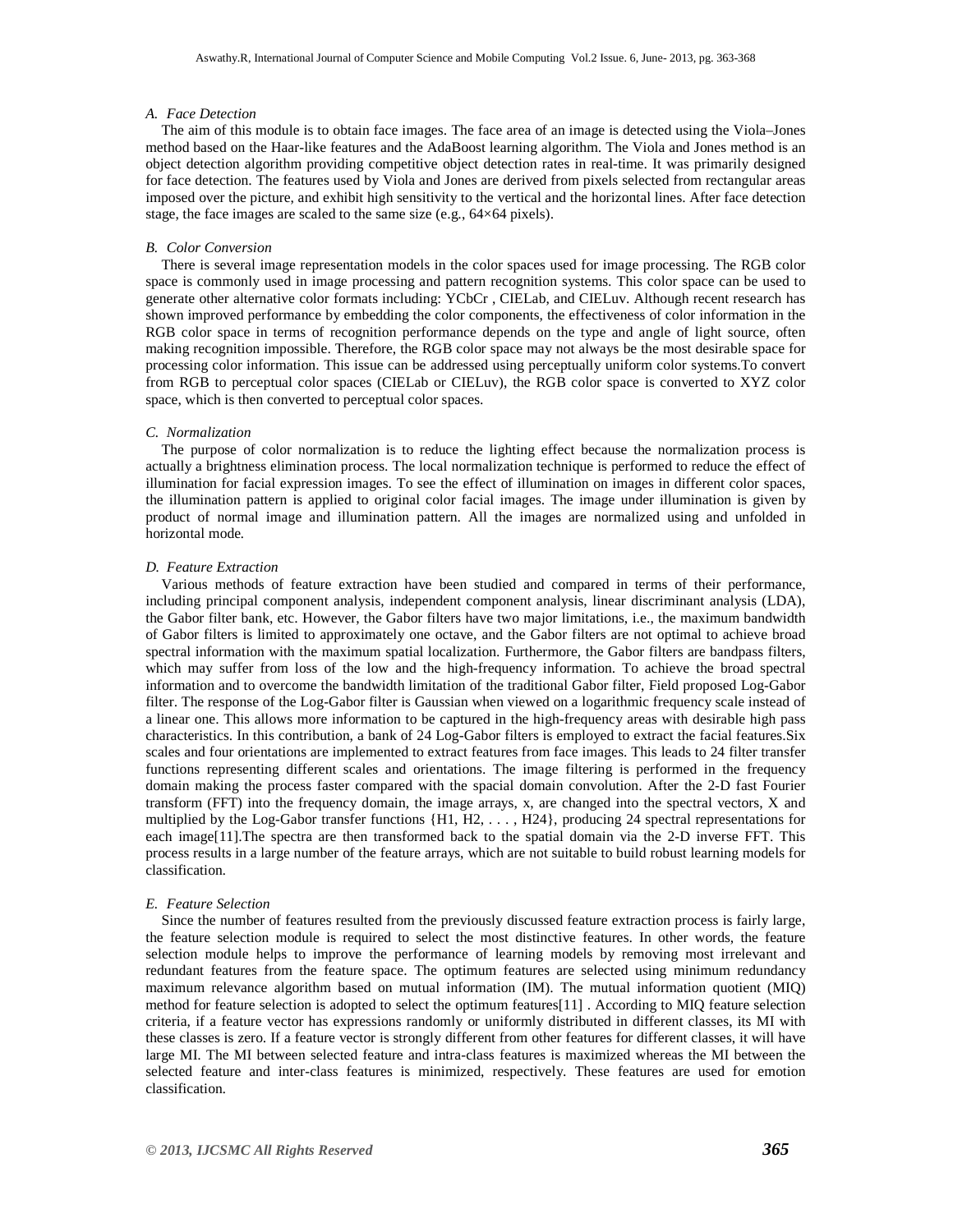#### *F. SVM Classification*

In this module to perform automated expression recognition, system needs to deal with the issues of face localization, facial feature extraction and the training as well as the classification stages of the SVM. In the previous approaches, LDA classifier is used, but for improving the performance SVM is used. For each expression, a vector of displacements is calculated by taking the euclidean distance between landmark locations in a neutral and a peak frame representative of the expression. The labeled vector of displacements of each example expression supplied is used as input to an SVM classifier, resulting in a model of the training data, which is subsequently used to dynamically classify unseen feature displacements. The result is then returned to the user. SVMs are maximal margin hyper plane classifiers that exhibit high classification accuracy for small training sets and good generalization performance on very variable and difficult to separate data. During a number of interactive sessions with various users, we evaluated our system by considering classification performance for the six basic emotions. Given some training data  $\mathcal{D}$ , a set of *n* points of the form,

$$
\mathcal{D} = \{(\mathbf{x}_i, y_i) \mid \mathbf{x}_i \in \mathbb{R}^p, y_i \in \{-1, 1\}\}_{i=1}^n
$$

where the *y<sub>i</sub>* is either 1 or −1, indicating the class to which the point  $\mathbf{X}_i$  belongs. Each  $\mathbf{X}_i$  is a *p*dimensional real vector. We want to find the maximum-margin hyperplane that divides the points having  $y_i = 1$  from those having  $y_i = -1$ .

# IV. **EXPERIMENTAL RESULTS**

The experimental result given here illustrates that the proposed method using SVM classifier provides comparatively better performance in terms of accuracy than the existing systems.





Fig. 2 a) Face detection Fig. 2 b) Color Conversion

An input image is given and face area is detected from the given image using Viola-Jones method. The face area of an image is detected using the Viola–Jones method based on Haar-like features and the Ada Boost learning algorithm. The detected face images are converted from RGB color space to perceptual color space. The purpose of color normalization is to reduce the lighting effect because the normalization process is actually a brightness elimination process. After image preprocessing, features are extracted from the normalized output. Feature extraction is done using gabor filter. The input image is classified in to one of the six different expressions. For each expression, a vector of displacements is calculated by taking the euclidean distance between landmark locations in a neutral and a peak frame representative of the expression. The labeled vector of displacements of each example expression supplied is used as input to an SVM classifier, resulting in a model of the training data, which is subsequently used to dynamically classify unseen feature displacements. The result is then returned to the user.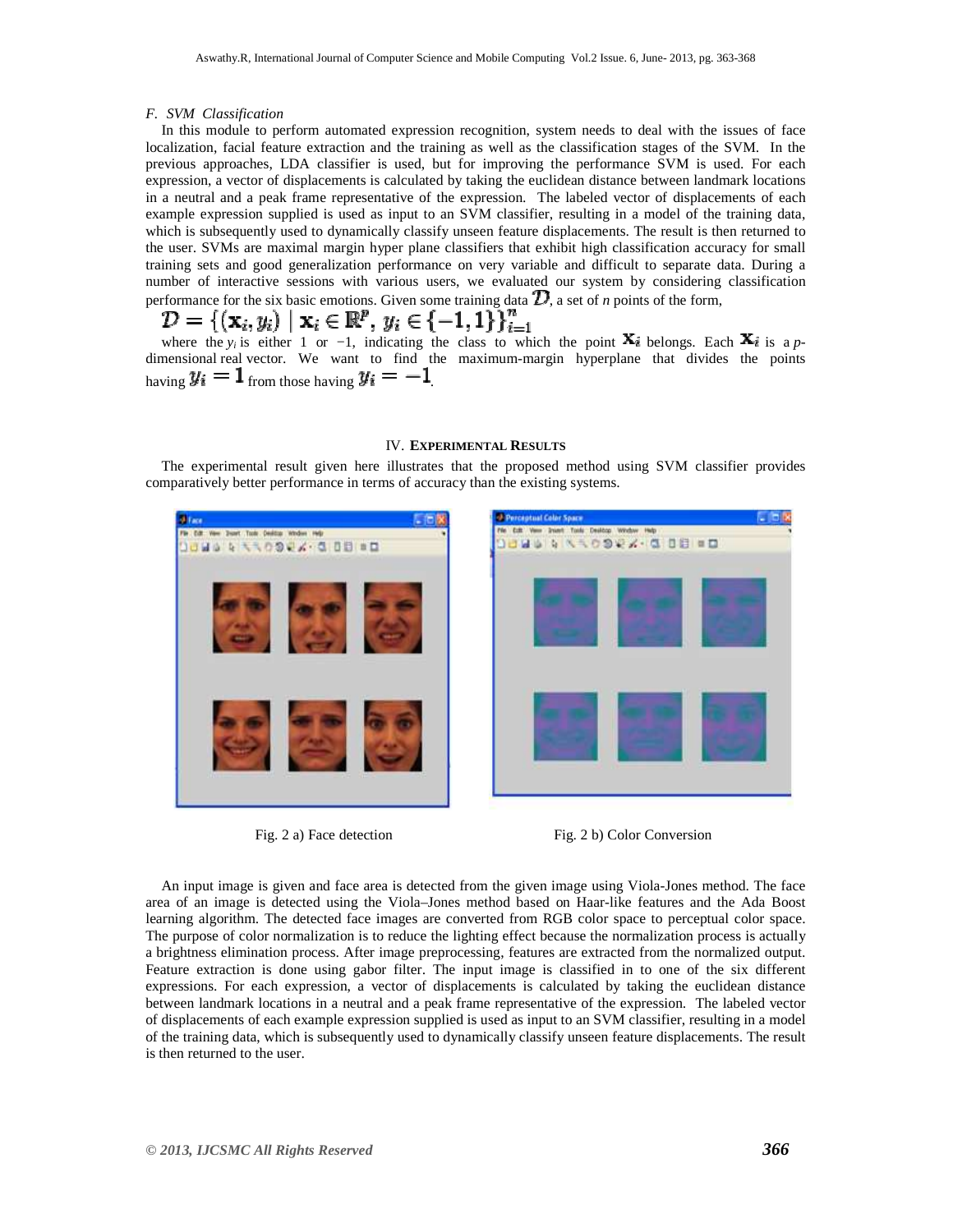





The accuracy rate of expression recognition for both existing, as well as the proposed method has been provided in the given below diagram.



**Fig. 3 Accuracy rate of existing and proposed system** 

## V. **CONCLUSIONS**

A facial expression recognition system in perceptual color space using SVM classification is proposed here. Based on this, the RGB color images were first transformed to perceptual color spaces after which the horizontal unfolded tensor was adopted to generate the 2-D tensor for feature extraction. The 2-D tensor was normalized before the features were extracted using a bank of 24 Log- Gabor filters, and the optimum features were selected based on MIQ algorithm. Then given input image is classified in to six different expressions using SVM classifier. The performance is compared with the existing systems using accuracy, precision and recall.

#### *ACKNOWLEDGEMENT*

This work is supported and guided by my research guide. I am very thankful to my research guide Ms. Shinu Acca Mani, Assistant Professor, Computer Science Department, Nehru college of Engineering and Research Centre, India for her guidance and support.